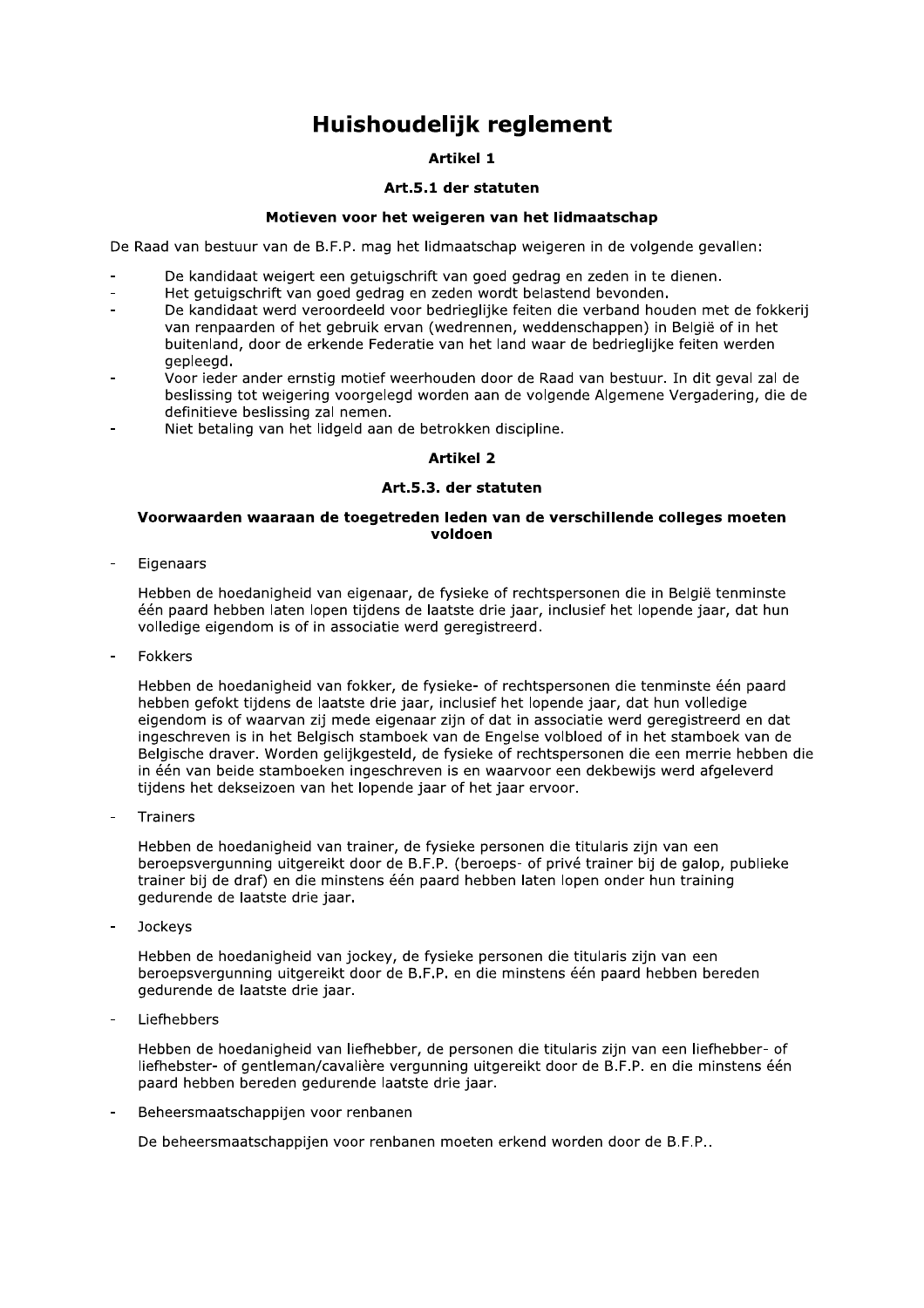Om erkend te worden moeten zij het bewijs voorleggen dat zij een uitbatingsrecht bezitten van tenminste één renbaan gedurende minstens één jaar en beantwoorden aan het lastenkohier van de B.F.P..

# Stemrecht toegetreden leden

Een toegetreden lid heeft enkel stemrecht voor de verkiezing van de vaste leden;

#### Procedure voor de aanduiding van de vaste leden

De vaste leden worden onder de toegetreden leden van iedere discipline gekozen volgens het aangehecht kiesreglement.

#### Benoemingsvoorwaarden van ereleden

Op voorstel van de Raad van bestuur mag de Algemene Vergadering ereleden benoemen. Het betreft personen die eminente diensten aan de Belgische paardenwedrennen bewezen hebben of kunnen bewiizen.

### Bijzondere onverenigbaarheden met het lidmaatschap

Indien er een geval van onverenigbaarheid wordt opgeworpen (tegenstrijdige belangen met deze van de B.F.P.) heeft de Algemene Vergadering de volle macht om te beslissen, op basis van een verslag van de Raad van bestuur.

# **Artikel 3**

# Art.8 § 2 der statuten

#### Gedragscode

In het kader van de code en reglementen van iedere discipline mag de Raad van bestuur van de B.F.P. of zijn vertegenwoordigers een boete opleggen evenredig met de ernst der feiten, en zelfs jedere persoon, tijdelijk of definitief, uitsluiten uit de wedrennen die onder hun bevoegdheid vallen, die weigert zich te onderwerpen aan hun beslissingen of bevelen of aan deze van hun afgevaardigden of die in weinig vriendelijke woorden, schriftelijk of mondeling een lid of een afgevaardigde van de B.F.P. beledigt in de uitoefening van zijn functie.

Indien een persoon, die onder de rechtsbevoegdheid van de B.F.P. valt, onderworpen is van een administratief of gerechtelijk onderzoek, mag de Raad van bestuur iedere maatregel treffen die hij nodig acht.

# **Artikel 4**

#### Art.10 der statuten

De bestuurders worden per discipline door de vaste leden op de algemene vergadering verkozen. De kandidaten worden per discipline en college waartoe zij behoren ondergebracht op de kiesbrief.

In iedere discipline zal het aantal bestuurders die tot dezelfde taalrol behoren geen 60% overschrijden. Indien het aantal kandidaturen voor bestuurder het niet toelaat deze regel te volgen. zullen de kandidaat bestuurders die tot de minst vertegenwoordigde taalrol bij voorrang weerhouden worden.

# **Artikel 5**

# Art.16 der statuten

#### Gemeenschappelijke en eigen materies aan iedere discipline binnen de B.F.P.

De 24 leden van de Raad van bestuur zullen beraadslagen en beslissen over de materie die gemeenschappelijk is aan beide disciplines (zie modaliteiten hieronder).

De 12 bestuurders van iedere discipline, draf en galop, zullen beraadslagen en beslissen over de materie die eigen is aan hun discipline (zie modaliteiten hieronder).

# Niet beperkende lijst van de gemeenschappelijke en eigen materie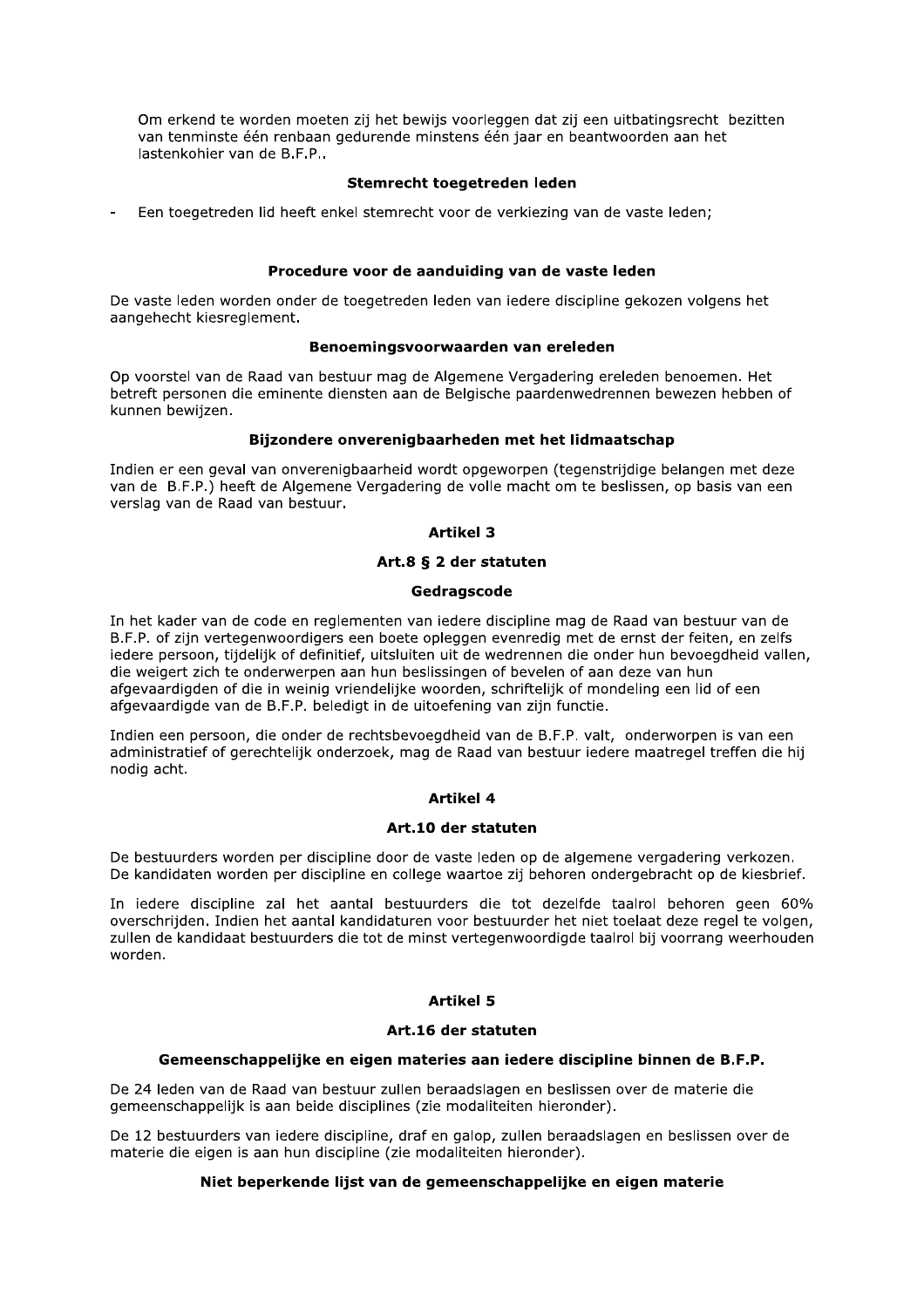Gemeenschappelijke materie aan beide disciplines :

- Uitrusting van de zetel van de B.F.P. (burelen, parkings, etc...);
- Alles wat te maken heeft met de weddenschapen op paardenwedrennen:
- De beteugeling van doping bij renpaarden:
- Human ressources:
- Boekhouding van de B.F.P.
- Contacten met de media;
- Organiseren van de verkiezingen voor de vaste leden.

Materie die eigen is aan iedere discipline binnen de B.F.P. :

- Code en reglement;
- Benoeming der koerscommissarissen;
- Het bepalen van de in te zamelen en te informatiseren gegevens;
- Koersprogramma's;
- Vertegenwoordiging in het buitenland voor wat de discipline betreft;
- Alle punten van a) tot h) van artikel 3 der statuten;
- Website.

#### Beslissingsmodaliteiten

- Wat de eigen materie betreft, zullen de 12 bestuurders van de betrokken discipline gezamenlijk over deze materie beraadslagen, op voorstel van de eigen commissies en zullen zij de beslissingen nemen die ter goedkeuring van het betrokken comité zullen voorgelegd worden.
- Wat de gemeenschappelijke materie betreft, zal het bureau beraadslagen over de voorstellen van de betrokken commissie en zal het zijn besluiten voorleggen aan de 24 leden van de Raad van bestuur, onder vorm van een schriftelijk verslag.
- Wat de materie betreft die niet opgenomen is in onderhavig reglement, blijft de Raad van bestuur soeverein om deze materie toe te wijzen, hetzij aan een discipline, hetzij aan het bureau.
- Iedere commissie moet voorgezeten worden door een bestuurder.

#### Art. 14 der Statuten

#### Samenstelling van het bureau

- Het bureau is samengesteld uit de voorzitters, onder voorzitter, verslaggever en schatbewaarder. Het bureau bereidt de raad van bestuur voor en beheert de materie die gemeenschappelijk is aan beide disciplines.
- Een lid van het bureau dat belet is mag een volmacht geven aan een bestuurder van dezelfde discipline.

# Bevoegdheden van het bureau

- De beslissingen voorbereiden voor de Raad van bestuur die betrekking hebben op de gemeenschappelijke materie van beide disciplines;
- Het dagelijks bestuur betreffende de gemeenschappelijke materie van beide disciplines van de  $B.F.P.$
- De toepassing verzekeren van de genomen beslissingen door de Raad van bestuur.

#### **Artikel 6**

#### Art. 15 der statuten

#### **Belangenconflict**

Na onderzoek verricht door de Raad van bestuur en mogelijkheid aan de betrokken bestuurder om haar standpunt uiteen te leggen, zal de uiteindelijke beslissing genomen worden door de Algemene Vergadering.

De bestuurders en de kandidaten voor de verschillende commissies moeten een attest indienen bij de voorzitter waarin zij op hun erewoord hun privé belangen aangeven, openbaar bekend of niet,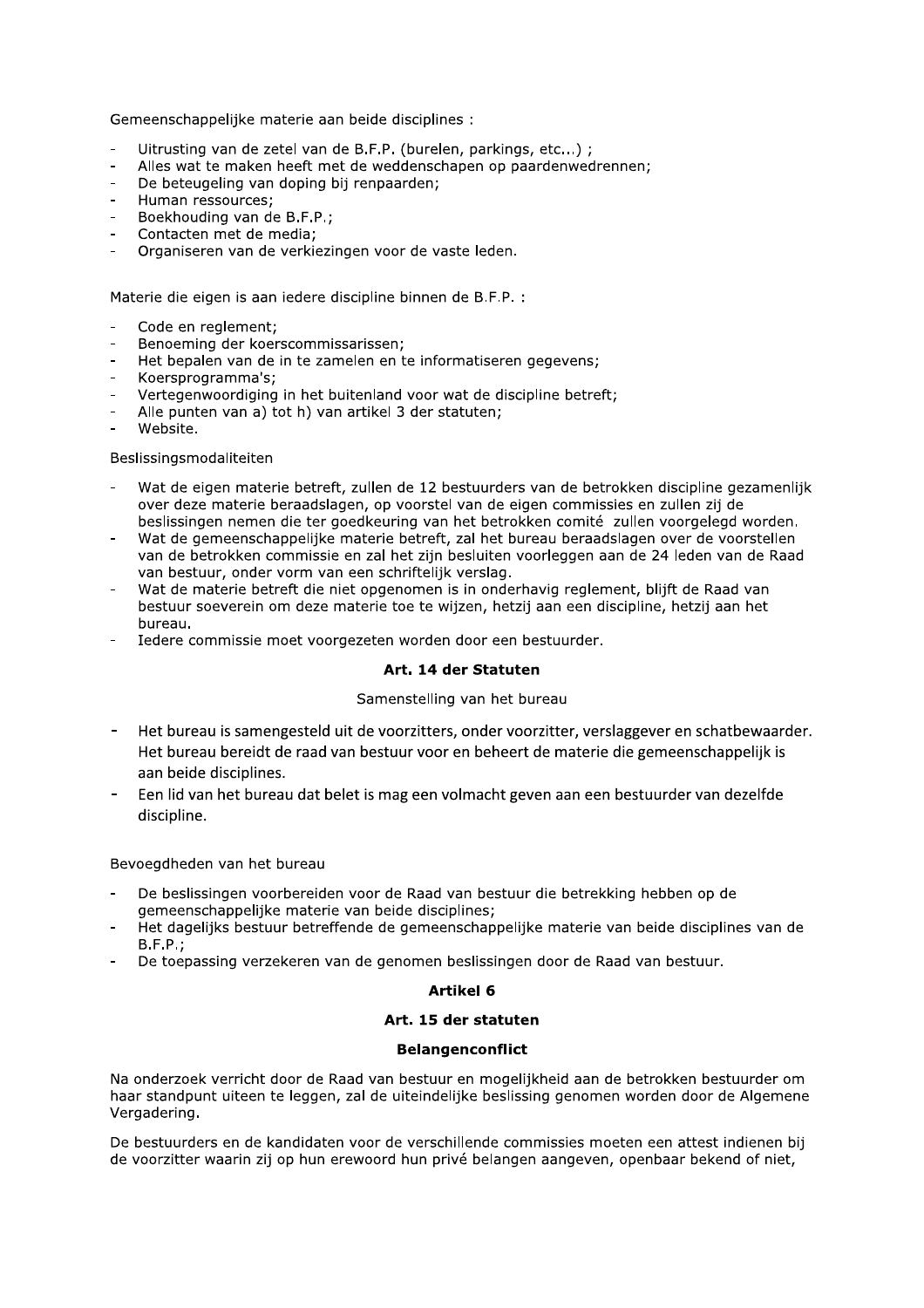die belangenconflicten zouden kunnen opleveren met de doelstellingen van de Federatie. Het in te vullen model van attest zal door de Federatie ter beschikking gesteld worden.

# **Artikel 7**

# Art. 19 der statuten

#### **Technische commissies**

De Raad van bestuur van de B.F.P. richt de technische commissies op die gelast zijn met de materie die gemeenschappelijk is aan beide disciplines. Het comité van iedere discipline richt de commissies op die gelast zijn met de materie die eigen is aan jedere discipline. De leden van de verschillende commissies moeten niet noodzakelijk vaste leden zijn. Alle vaste leden moeten de mogelijkheid hebben hun kandidatuur te stellen in een of meerdere commissies van hun discipline. De commissies hebben slechts een adviserende stem. De leden van de technische commissies die gemeenschappelijk zijn aan beide discipline en deze die specifiek zijn aan iedere discipline moeten benoemd worden door de Algemene Vergadering op voorstel van de Raad van bestuur.

Iedere commissie zal haar voorzitter verkiezen op voorstel van de Raad van bestuur. De voorzitter van de commissie zal de verslaggever zijn van de werkzaamheden van zijn commissie en de vertegenwoordiger zijn van zijn commissie bij de Raad van iedere discipline, het bureau of bij de Raad van bestuur.

#### **Artikel 8**

#### Art. 20 der statuten

Een vast lid dat niet meer voldoet aan de voorwaarden voor het uitoefenen van zijn mandaat is ambtshalve ontslaggevend. Bij ontstentenis van een andere regel in de statuten wordt een ontslaggevend of ambtshalve ontslaggevend lid vervangen door het lid van dezelfde discipline, zelfde college en indien mogelijk van zelfde taalrol, dat het best geplaatst was tijdens de laatste verkiezingen van de vaste leden.

# **Kiesreglement**

1. De verkiezing wordt door de Belgische Federatie voor Paardenwedrennen georganiseerd  $(B.F.P.)$ .

### Kandidaturen

2. De B.F.P. publiceert ter attentie van de leden, eigenaars, fokkers van dravers en/of Engelse drivers of jockeys, liefhebbers volbloeden. trainers, (gentlemen-riders, cavalières), beheersmaatschappij voor de renbanen, een mededeling waarin gevraagd wordt of ze zich kandidaat wensen te stellen. Aan de leden die aan de voorwaarden van meerdere colleges beantwoorden, wordt gevraagd op welke lijst zij wensen te staan. De kandidaturen moeten uiterlijk binnen de 15 dagen om 12u00 per aangetekend schrijven aan de Voorzitter van de B.F.P. worden gericht.

De kandidatuurstelling moet de volgende gegevens vermelden: naam, voornaam, woonplaats, college, geboortedatum en voor de kandidaten woonachtig in de regio Brussel Hoofdstad, de taalrol. Leden die aan de voorwaarden van meerdere colleges van de leden van de Vereniging beantwoorden, mogen voor elk college een stem uitbrengen.

Men kan zich slechts voor één ledencollege kandidaat stellen. De Voorzitter maakt per ledencollege van jedere discipline een lijst met de kandidaturen op. Er worden vijf stembrieven opgemaakt, één per college.

In geval van associatie zal slechts één vennoot van deze associatie zich kandidaat mogen stellen in hetzelfde college.

3. Uiterlijk acht dagen voor de verkiezingen, brengt de Voorzitter de kiezers via het verzenden van de desbetreffende stembrieven op de hoogte van de kandidaturen.

Elke stembrief vermeldt eveneens het aantal te verkiezen leden voor het desbetreffende college.